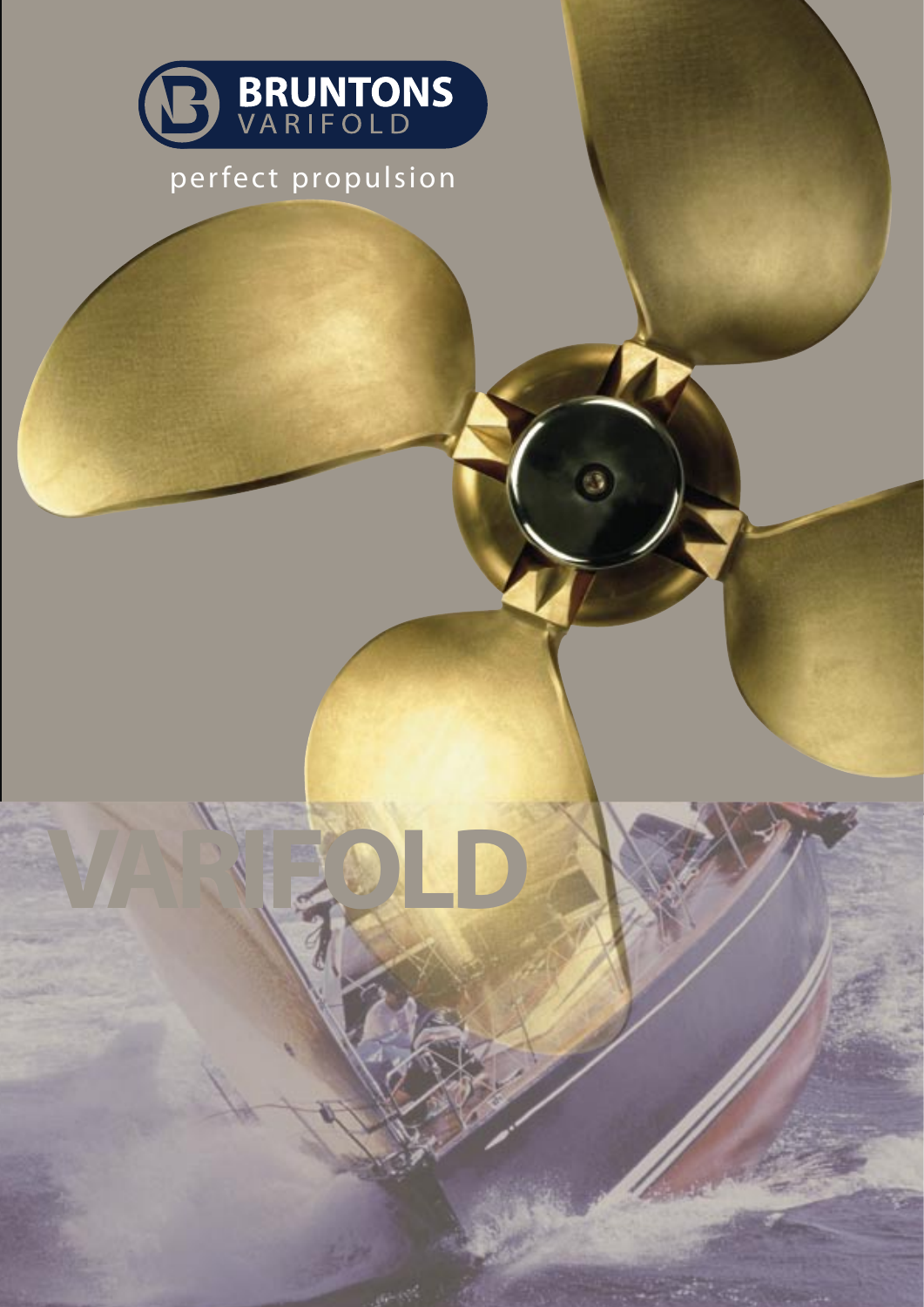The remarkable Varifold propeller<br>
range has grown from a single two blade model to include three and four blade versions in a very short space of time. Varifold is the propeller of choice for many highly respected yacht manufacturers and their customers.

For years, owners of yachts equipped with folding propellers

have suffered from a multitude of problems to which there seemed no solution.

High noise, vibration and cavitation levels, poor astern performance and unreliable blade opening degraded the enjoyment of ownership. Today, with a three model range covering all sizes of yacht, owners can enjoy the benefits that Varifold brings.

This brochure will tell you more about the unique design features which find Varifolds being fitted to Swans, Baltic Yachts, Wally's and Moody's to name but a few.

To get the whole story, do contact us and we will be very happy to discuss the right model and size for your yacht.



*"Perfect" PG Johansson of Baltic Yachts, on the 4 blade Varifold fitted to a Baltic 147*

### **Varifold sailing**

Varifold, in all its versions - two, three and four blade, is an exceptional low drag racing propeller. Unlike some folding propellers, on most installations Varifolds do not rotate when sailing, even at higher speeds.

## **Varifold astern**

Varifolds open when you go astern! This is again a feature of the design which relies on hydrodynamics as well as inertia to assure reliability.

Thrust is greater than other folders by virtue of the design.

## **Varifold ahead**

Most folding propellers suffer from varying degrees of noise and vibration and the problem becomes worse the more power the propeller has to deliver. If your yacht has an engine from 20hp to 750hp, there is a Varifold for you which will provide high thrust with smooth and quiet running.

# **BRUNTONS**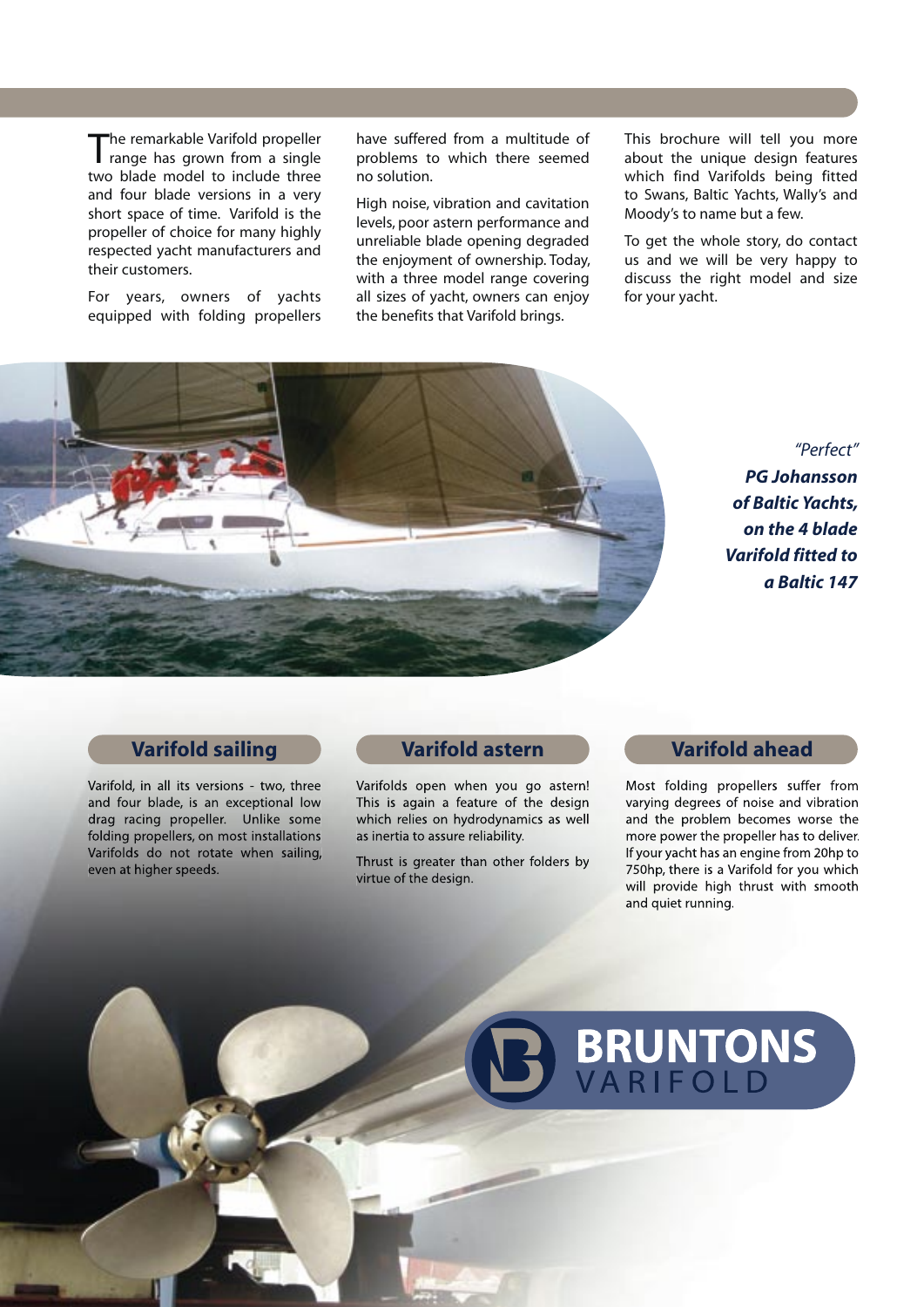### **Varifold design**

Varifolds are designed to solve problems which have affected folding propellers since they were first introduced. Working with SPW, and other companies in the Bruntons group, who design and manufacture propellers for vessels as diverse as nuclear submarines and luxury motor yachts, the designers have achieved their objectives.

The resulting range of propellers

share design features which are little short of revolutionary. Varifold marries virtually all the benefits of a fixed propeller when motoring, to those of a low drag folding propeller when sailing.

Varifold's very low noise and vibration characteristics are achieved by state of the art blade design and proper helical pitch distribution, including

pitch reduction towards the blade tip. This radically reduces cavitation and, in combination with the skewed blades, greatly reduces noisy pressure pulses against the hull.

No other manufacturer offers this full package on such a wide range of folding propellers. Putting the technicalities to one side it's very simple - Varifolds work!

*"The 3 blade Varifold is matched very well to motor output... no vibration whatsoever.... the first time on any of our three boats!" Trimaran owner*